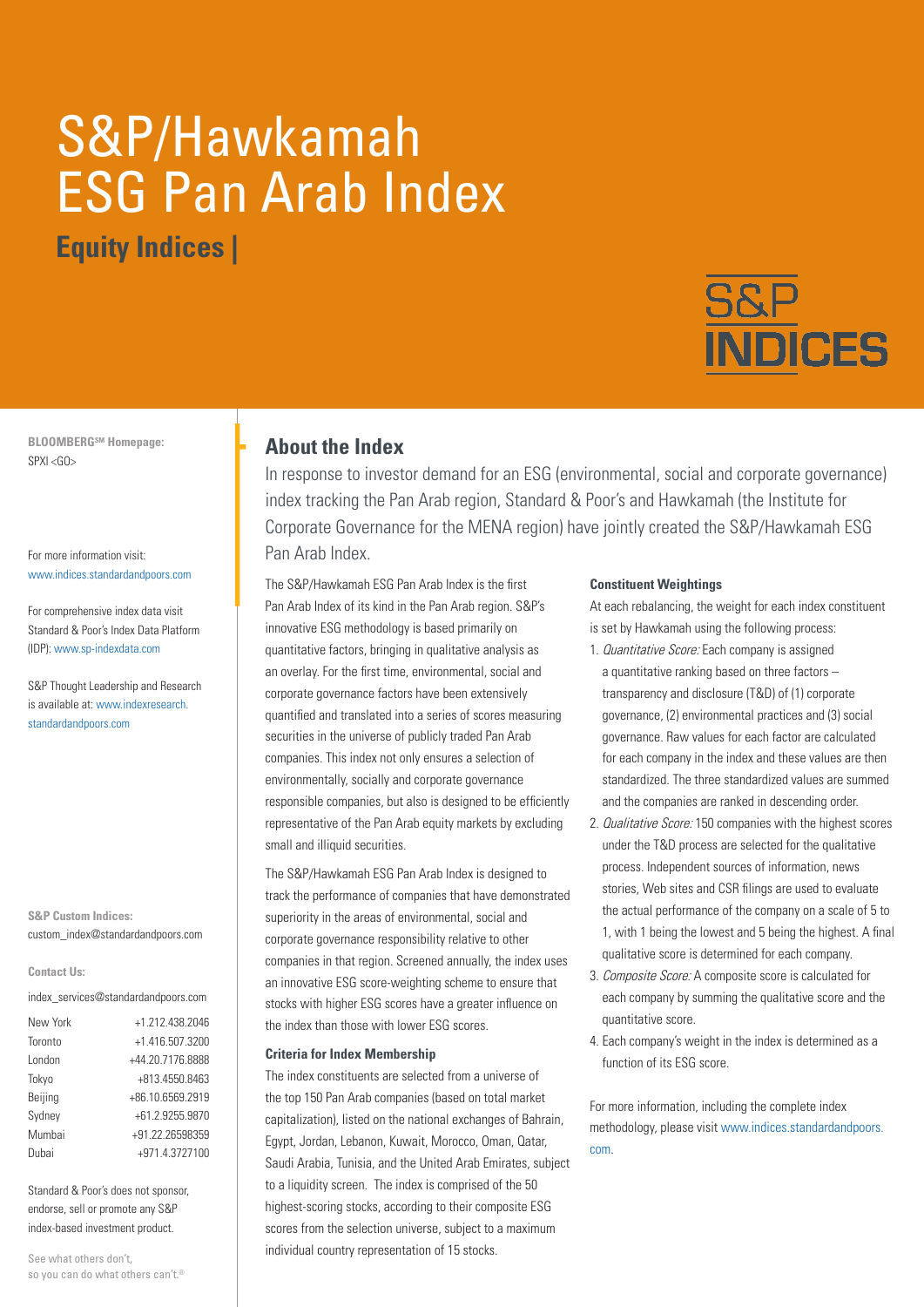## S&P/Hawkamah ESG Pan Arab Index

Equity Indices |

### December 31, 2010

Designed to track the performance of companies that have demonstrated superiority in the areas of environmental, social and corporate governance responsibility in the Pan Arab region.

| <b>Returns</b>      | 1 Month         | 3.92%     |  |
|---------------------|-----------------|-----------|--|
|                     | 3 Month         | 3.94%     |  |
| <b>Annualized</b>   | 1 Year          | 15.28%    |  |
| <b>Returns</b>      | 3 Years         | $-7.36%$  |  |
| Annualized          |                 |           |  |
| <b>Risk</b>         | 3 Years Std Dev | 26.16%    |  |
| <b>Sharpe Ratio</b> | 3 Years         | $-0.0527$ |  |



|                |       | <b>Country</b> Number of |
|----------------|-------|--------------------------|
| <b>Country</b> |       | <b>Weight Companies</b>  |
| <b>Bahrain</b> | 3.7%  | 2                        |
| Egypt          | 12.2% | 5                        |
| Jordan         | 4.8%  | $\overline{2}$           |
| Kuwait         | 11.0% | 7                        |
| Morocco        | 7.0%  | 4                        |
| Oman           | 5.3%  | $\overline{2}$           |
| Qatar          | 11.2% | 6                        |
| Saudi Arabia   | 30.3% | 15                       |
| <b>U.A.E.</b>  | 14.7% |                          |
|                |       |                          |

Country Breakdown Top 10 Companies By Weight

| Country       |       | <b>Weight Companies</b> |                |                                                       | Index    |                                   |
|---------------|-------|-------------------------|----------------|-------------------------------------------------------|----------|-----------------------------------|
| Bahrain       | 3.7%  | 2                       | <b>Country</b> | Company                                               | Weight   | GICS <sup>®</sup> Sector          |
| Egypt         | 12.2% | 5                       | Egypt          | <b>Egyptian Company for Mobile Services (MobiNil)</b> | $3.06\%$ | <b>Telecommunication Services</b> |
| Jordan        | 4.8%  |                         | Saudi Arabia   | <b>SAVOLA Group</b>                                   | $3.03\%$ | <b>Consumer Staples</b>           |
| Kuwait        | 11.0% |                         | Oman           | <b>Oman Telecommunications Company</b>                | 2.96%    | <b>Telecommunication Services</b> |
| Morocco       | 7.0%  | 4                       | <b>U.A.E.</b>  | DP World Ltd.                                         | 2.96%    | Industrials                       |
| Oman          | 5.3%  | 2                       | <b>U.A.E.</b>  | <b>Emirates Integrated Telecommunications Company</b> | $2.77\%$ | <b>Telecommunication Services</b> |
| Qatar         | 11.2% | 6                       | Jordan         | Arab Potash Co                                        | 2.63%    | Materials                         |
| Saudi Arabia  | 30.3% | 15                      | Egypt          | <b>Telecom Eqypt</b>                                  | 2.62%    | <b>Telecommunication Services</b> |
| <b>U.A.E.</b> | 14.7% |                         | U.A.E.         | National Bank of Abu Dhabi                            | 2.57%    | <b>Financials</b>                 |
|               |       |                         | Egypt          | Commercial International Bank (Egypt) S.A.E.          | 2.51%    | <b>Financials</b>                 |
|               |       |                         | Qatar          | <b>Qatar Telecom</b>                                  | 2.43%    | <b>Telecommunication Services</b> |
|               |       |                         |                |                                                       |          |                                   |

Nov.07 May.08 Nov.08 May.09 Nov.09 May.10 Nov.10

| <b>BLOOMBERG</b> SM             |                 |     |  |  |  |  |
|---------------------------------|-----------------|-----|--|--|--|--|
| S&P/Hawkamah ESG Pan Arab Index |                 |     |  |  |  |  |
| <b>Price Return</b>             | <b>SPHMPAUP</b> | USD |  |  |  |  |
| <b>Total Return</b>             | <b>SPHMPAUT</b> | USD |  |  |  |  |

| <b>BLOOMBERG</b> SM<br>S&P/Hawkamah ESG Pan Arab Index |                 |            |                               | S&P/Hawkamah        | <b>S&amp;P Pan Arab</b> | <b>Number of Companies</b>                        | 50     |
|--------------------------------------------------------|-----------------|------------|-------------------------------|---------------------|-------------------------|---------------------------------------------------|--------|
|                                                        |                 |            | <b>ESG Pan Arab</b>           |                     | <b>Composite</b>        | <b>Number of Countries</b>                        |        |
| <b>Price Return</b>                                    | <b>SPHMPAUP</b> | <b>USD</b> | Country                       | <b>Index Weight</b> | <b>Index Weight</b>     | Adjusted Market Cap (\$ Billion)                  | 176.21 |
| <b>Total Return</b>                                    | <b>SPHMPAUT</b> | USD        | <b>Consumer Discretionary</b> |                     | $1.6\%$                 | Company Size By Market Cap (Adjusted \$ Billion): |        |
|                                                        |                 |            | <b>Consumer Staples</b>       | $3.0\%$             | 3.1%                    | Average                                           | 3.52   |
|                                                        |                 |            | Energy                        | 5.1%                | 2.2%                    | Largest                                           | 18.82  |
|                                                        |                 |            | <b>Financials</b>             | 47.8%               | 49.6%                   | <b>Smallest</b>                                   | 0.24   |
|                                                        |                 |            | <b>Health Care</b>            |                     | 0.4%                    | Median                                            | 2.04   |
|                                                        |                 |            | Industrials                   | 10.4%               | $10.0\%$                | % Weight Largest Company                          | 3.06%  |
|                                                        |                 |            | <b>Information Technology</b> |                     |                         | Top 10 Holdings (% Index Weight)                  | 27.55% |
|                                                        |                 |            | Materials                     | 9.4%                | 19.2%                   |                                                   |        |
|                                                        |                 |            | <b>Telecom Services</b>       | 22.4%               | 12.4%                   |                                                   |        |
|                                                        |                 |            | <b>Utilities</b>              | 1.8%                | 1.4%                    |                                                   |        |
|                                                        |                 |            |                               |                     |                         |                                                   |        |

#### Tickers **Sector Breakdown** Sector Breakdown **Index Portfolio Characteristics**

|                               | S&P/Hawkamah        | <b>S&amp;P Pan Arab</b>  | <b>Number of Companies</b>                        | 50     |  |
|-------------------------------|---------------------|--------------------------|---------------------------------------------------|--------|--|
|                               | <b>ESG Pan Arab</b> | <b>Composite</b>         | <b>Number of Countries</b>                        | 9      |  |
| Country                       | <b>Index Weight</b> | Index Weight             | Adjusted Market Cap (\$ Billion)                  | 176.21 |  |
| <b>Consumer Discretionary</b> |                     | 1.6%                     | Company Size By Market Cap (Adjusted \$ Billion): |        |  |
| <b>Consumer Staples</b>       | $3.0\%$             | 3.1%                     | Average                                           | 3.52   |  |
| Energy                        | 5.1%                | 2.2%                     | Largest                                           | 18.82  |  |
| <b>Financials</b>             | 47.8%               | 49.6%                    | <b>Smallest</b>                                   | 0.24   |  |
| <b>Health Care</b>            |                     | $0.4\%$                  | Median                                            | 2.04   |  |
| Industrials                   | 10.4%               | 10.0%                    | % Weight Largest Company                          | 3.06%  |  |
| <b>Information Technology</b> | -                   | $\overline{\phantom{a}}$ | Top 10 Holdings (% Index Weight)                  | 27.55% |  |
| <b>M</b>                      | 0.101               | 10.001                   |                                                   |        |  |

Source: Standard & Poor's. Data as of December 31, 2010. Charts and graphs are provided for illustrative purposes only. The S&P/Hawkamah ESG Pan Arab Index was not in existence throughout the time period represented and all data presented reflect hypothetical historical performance. Please see the Performance Disclosure for more information on the Index and the inherent limitations associated with back-tested index performance.